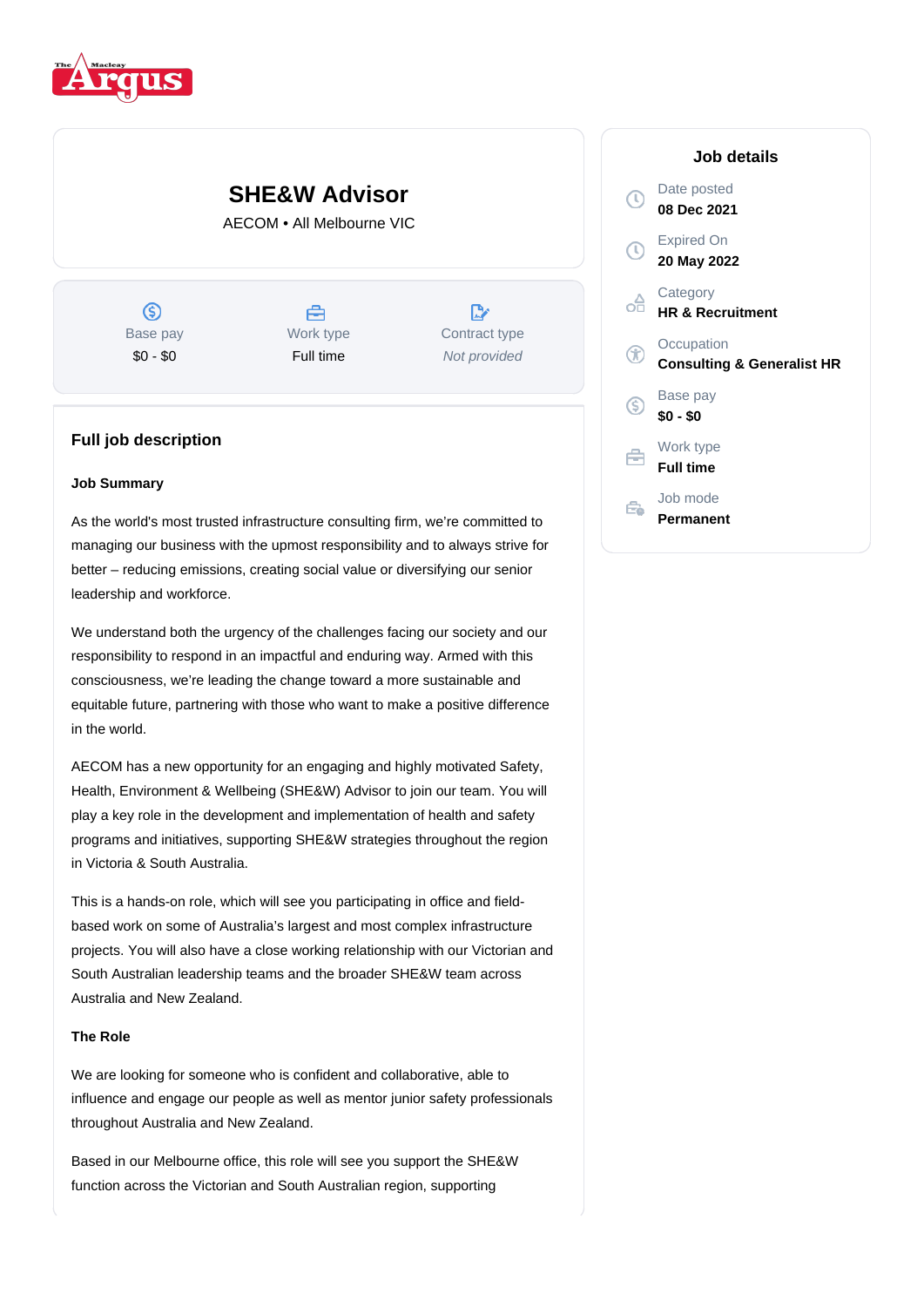operational leadership and the Australia and New Zealand SHE&W Director to pragmatically manage SHE&W risks, drive continuous improvement whilst ensuring a strong culture of SHE&W excellence is upheld.

As an active member of our SHE&W team, you will have the opportunity to contribute to the development and implementation of health and safety programs and initiatives, whilst supporting projects across the region.

#### **Minimum Requirements**

In order to be considered for this role, you will ideally have some or all of the following:

- Minimum diploma level in Occupational Health and Safety or related field.
- Proven SHE&W experience in construction, or engineering/environmental consulting.
- Experience in developing and/or implementing new health and safety procedures, programs or initiatives.
- Excellent communication skills and capability to lead and influence.
- Approachable demeanour and a demonstrable capability in working with senior leaders and various technical/non-technical stakeholder groups.
- Strong understanding of and experience in implementing SHE and Wellbeing risk management principles.
- Proven experience in Incident investigation.

# **Preferred Qualifications**

- Relevant tertiary qualifications in Safety/Health/Environment.
- Other health and safety training will be highly regarded (Incident investigation, systems auditing, return to work coordination, trainer and assessor, ergonomics).
- Experience or qualifications relating to wellbeing or psychosocial risk management will be highly regarded.

## **Benefits at AECOM**

The Workplace Gender Equality Agency (WGEA) recognises AECOM as taking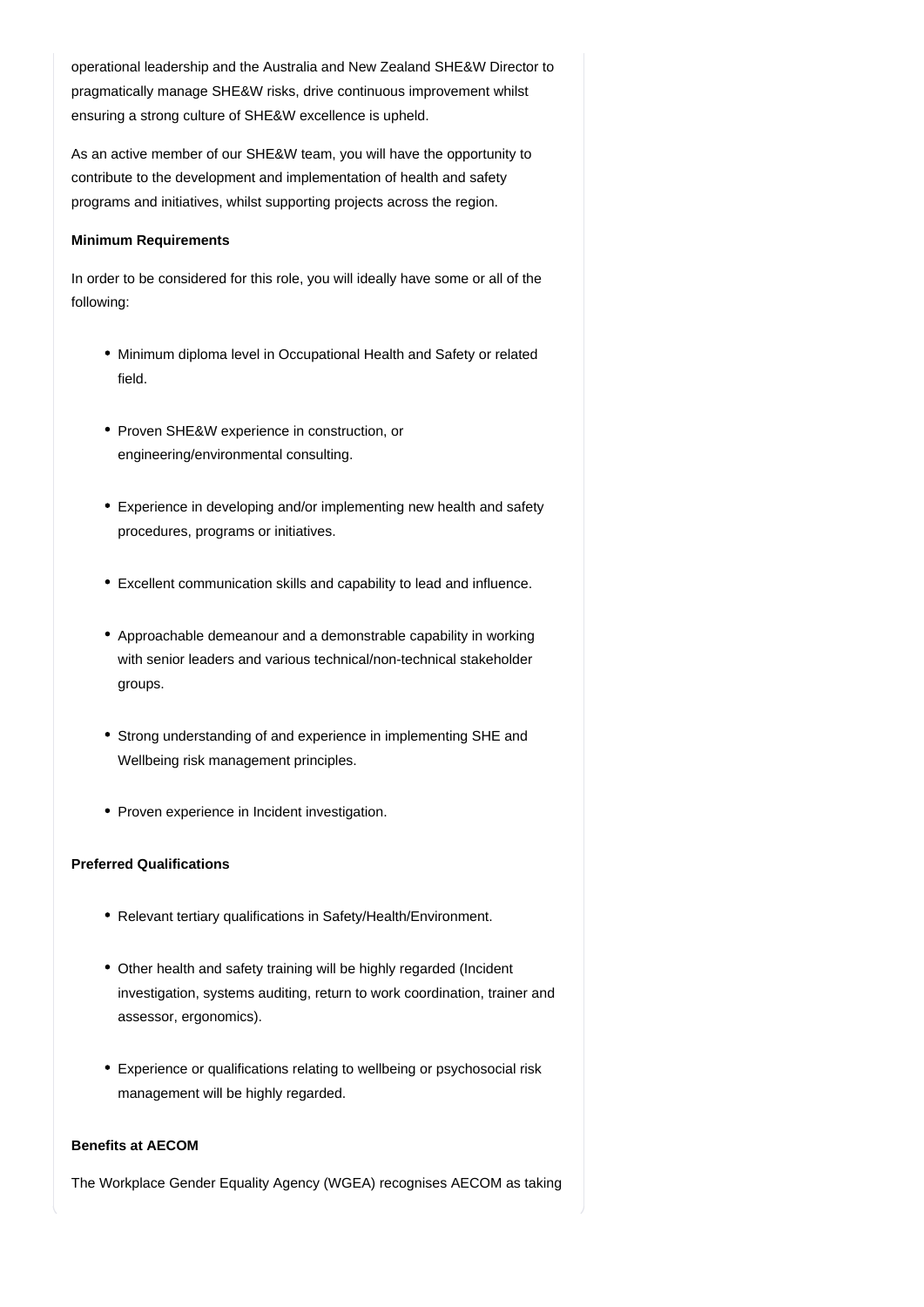a sophisticated, holistic approach to supporting women and men's participation throughout our workplace.

We provide a diverse and inclusive work environment and offer many benefits to ensure your professional development & wellbeing.

- Flexible start and finish times, working from home, part time and job share options;
- Work-from-home equipment packages and assistance;
- Diverse, challenging and exciting multidisciplinary engineering projects;
- State of the art, modern and contemporary offices;
- Paid parental and partner leave;
- Purchased additional annual leave + salary packaging;
- Corporate Employee discounts from up to 400 retailers;
- Wellbeing benefits eg. Vaccinations, health insurance discounts;
- Employee stock purchase plans;
- Study assistance;
- Professional and technical development opportunities.

AECOM does not accept unsolicited resumes from recruiters or recruitment agencies. In the event a recruiter or agency submits a resume or candidate without a previously signed agreement, AECOM explicitly reserves the right to pursue and hire those candidate(s) without any financial obligation to the recruiter or agency. Any unsolicited resumes, including those submitted to hiring managers, are deemed to be the property of AECOM and in the absence of a signed Agreement, AECOM will not consider or agree to payment of any recruitment fee.

## **What We Offer**

We will give you the flexibility you need to do your best work with hybrid work options. Whether you're working from an AECOM office, remote location or at a client site, you will be working in a dynamic environment where your integrity, entrepreneurial spirit and pioneering mindset are championed.

You will help us foster a culture of equity, diversity and inclusion – a safe and respectful workplace, where we invite everyone to bring their whole selves to